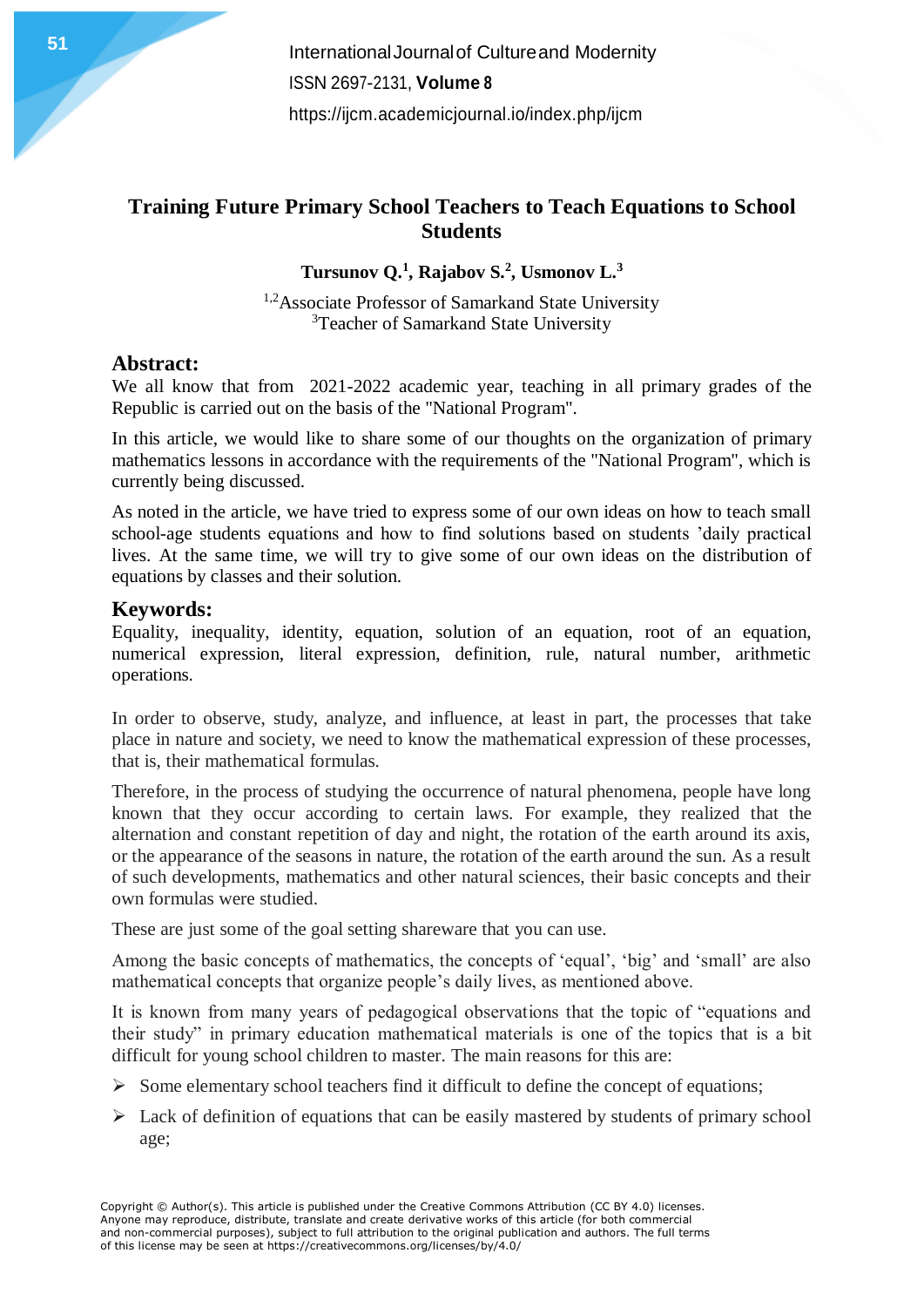- $\triangleright$  Lack of skills and abilities of primary school students to solve problems in an algebraic way, that is, to solve problems using equations, using the essence of each of the four arithmetic operations and their properties;
- $\triangleright$  the inability to identify the invisible relationship between the data needed to compose the text of the problem and the unknown to be found when the content of the text problem is given in the form of equations, numerical and literal expressions, tables, diagrams.

As you know, first grade math classes in elementary school begins with the study of equations naming verbal and written names of natural numbers, arithmetic operations between these numbers and their properties, "big", "small" and equal interactions between these numbers. We hope that 2nd graders will have a better understanding of the definition of the equation we are now giving because their level of mathematical knowledge allows it.

**Definition 1:** An equality that always retains the sign of equality in the acceptable values of all its letters is called identity.

For example:

## **1) a+a=2a ; 2)a+b=b+a ; 3)a+(b+c)=(a+b)+c;**

and so on.

**Definition 2.** An equation that retains the sign of equality in some of the acceptable values of all the letters in it is called an equation.

For example:1 )2a+6=8(At a = 1, the equation retains its sign of equality) 2) a+21=30 (At a = 9, the equation retains its sign of equality)  $3)3a+20=35$  (At  $a = 5$ , the equation retains its value) and so on.

**Definition 3.** An equality is called an inequality if it does not contain an equals sign in any of the acceptable values of all the letters in it.

For example:

## **1) 2a+5=2a+3; 2)(a-a) ×5=6; 3)4a-9=(3a+a)+8** and so on.

These inequalities can also be written as follows:

### **1) 2a+5>2a+3 2) (a-a) ×5<6 3)4a-9<(3a+a)+ 8**

Let us now turn directly to the types of equations studied in elementary school mathematics, their general forms, and the rules for solving such equations.

If we analyze the current elementary mathematics textbooks in terms of the concept of "equations", we will see that their study is planned to be carried out in 4 stages:

1) in the first stage, the preparatory work, which mainly leads to the concept of equations, is carried out mainly in the first grade mathematics lessons;

2) in the second stage, equations that can be solved using a single arithmetic operation and equations whose solution can be solved arithmetically, that is, the solution can be expressed numerically or literally, depending on the content of the problem;

3) the third stage is unique in that it is the opposite of the work studied in phase 2, when the content of the problems is given in the form of numerical and literal expressions, one-action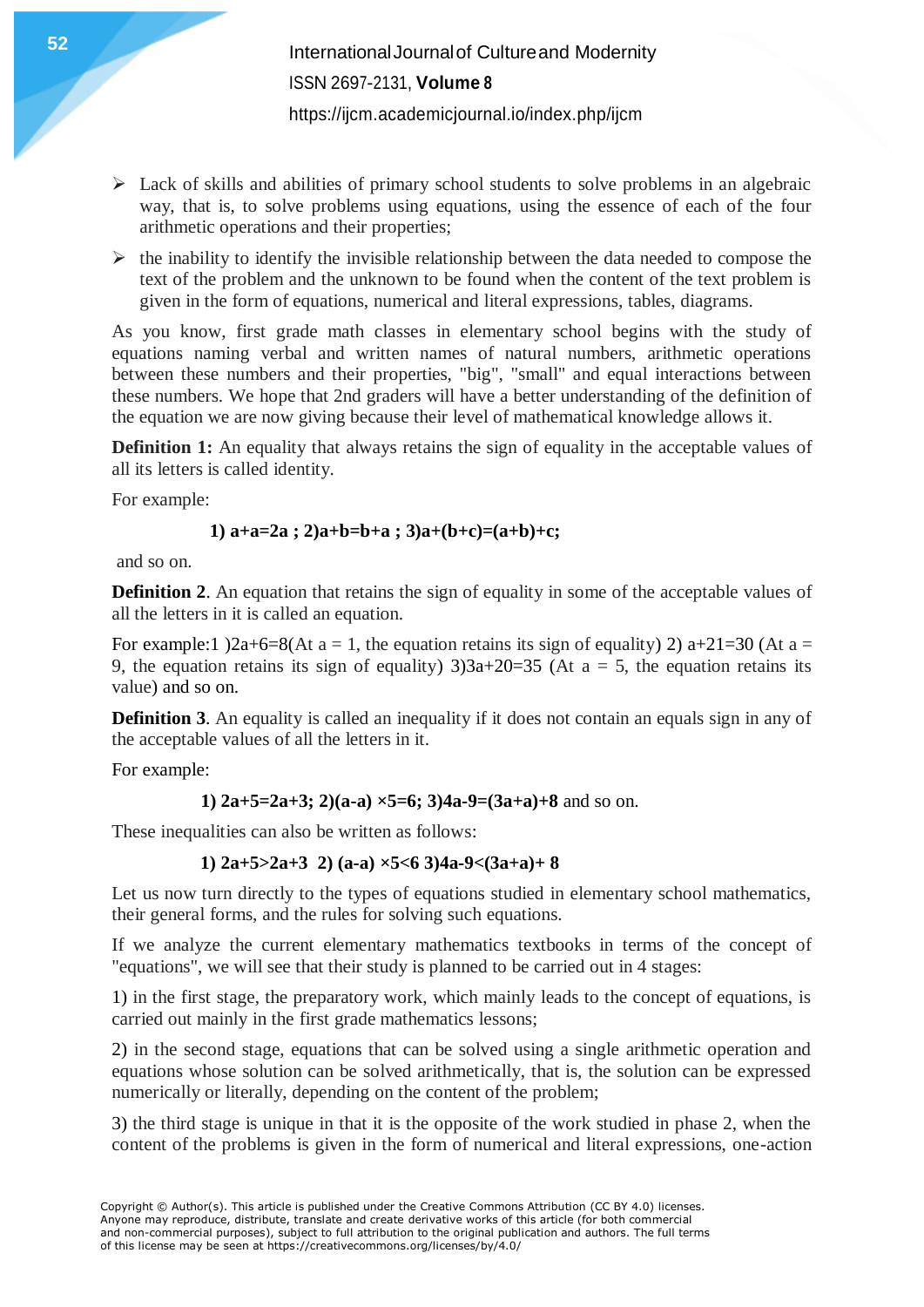**International Journal of Cultureand Modernity** ISSN 2697-2131, **Volume 8** <https://ijcm.academicjournal.io/index.php/ijcm>

equations, tables, diagrams, it is intended to study the textual problems that logically correspond to them. They also work on solving problems from arithmetic to algebra.

4) in the fourth stage, all the planned equations will be studied in the primary education due to the mathematics program. The main goal should be to increase students' interest in learning mathematical materials and to connect mathematics with everyday life of students and to bring theoretical knowledge closer to practice in accordance with the requirements of the newly adopted "National Program".

Let us take a look at what each of these steps is designed to do in elementary math classes.

Expressions leading to the concept of equations for first graders on page 28 of the textbook Mathematics [2]

 $4 + \square = 6$   $4 + \square = 7$   $8 - \square = 4$ 

begins with examples.

Even if students are not told the concept of an equation here, the student is well aware that an equation is formed by pouring an unknown number into empty cells.

More specifically, such examples are equations that can be found by choosing a solution. From Lesson 5 on page 38 of the textbook [2]

 $4 + \square = 6$   $\square + 1 = 8$   $\square -3 = 3$   $8 - \square = 5$ 

Examples that are close to the equation look are processed.

Here, using the properties of the components of addition and subtraction, the equals sign is preserved by substituting the appropriate numbers that retain the equality instead of the cells.

In the process of capturing such and similar examples in a first-grade math textbook, we observed that a lot of time was set aside for these tasks.

By narrowing them down a bit, direct addition and subtraction operations can be solved instead

#### $a + x = b$   $(x + a = b)$   $a-x = b$   $x-a = b (1)$

it would be expedient to teach the equations in appearance to the students by introducing them into the first-grade mathematics curriculum.

To find the solution of the equation  $a + x = b$  as an example, we can give the following equation  $10 + x = 15$ . An example of the equation  $x-a = b$  is the equation  $x-14 = 37$ .

From the results of observations and some experiments, it became clear that first-graders can easily solve the above equations based on the components of the equation, based on the given rules.

When the time comes to continue the above ideas logically, and in the second grade to study the operations of multiplication and division and their properties, the difficult solution is to give the rules for solving the following equations using the connections between the components of these operations. it will be possible to begin the study.

### **x×a=b (a×x=b) a:x=b x:a=b (2)**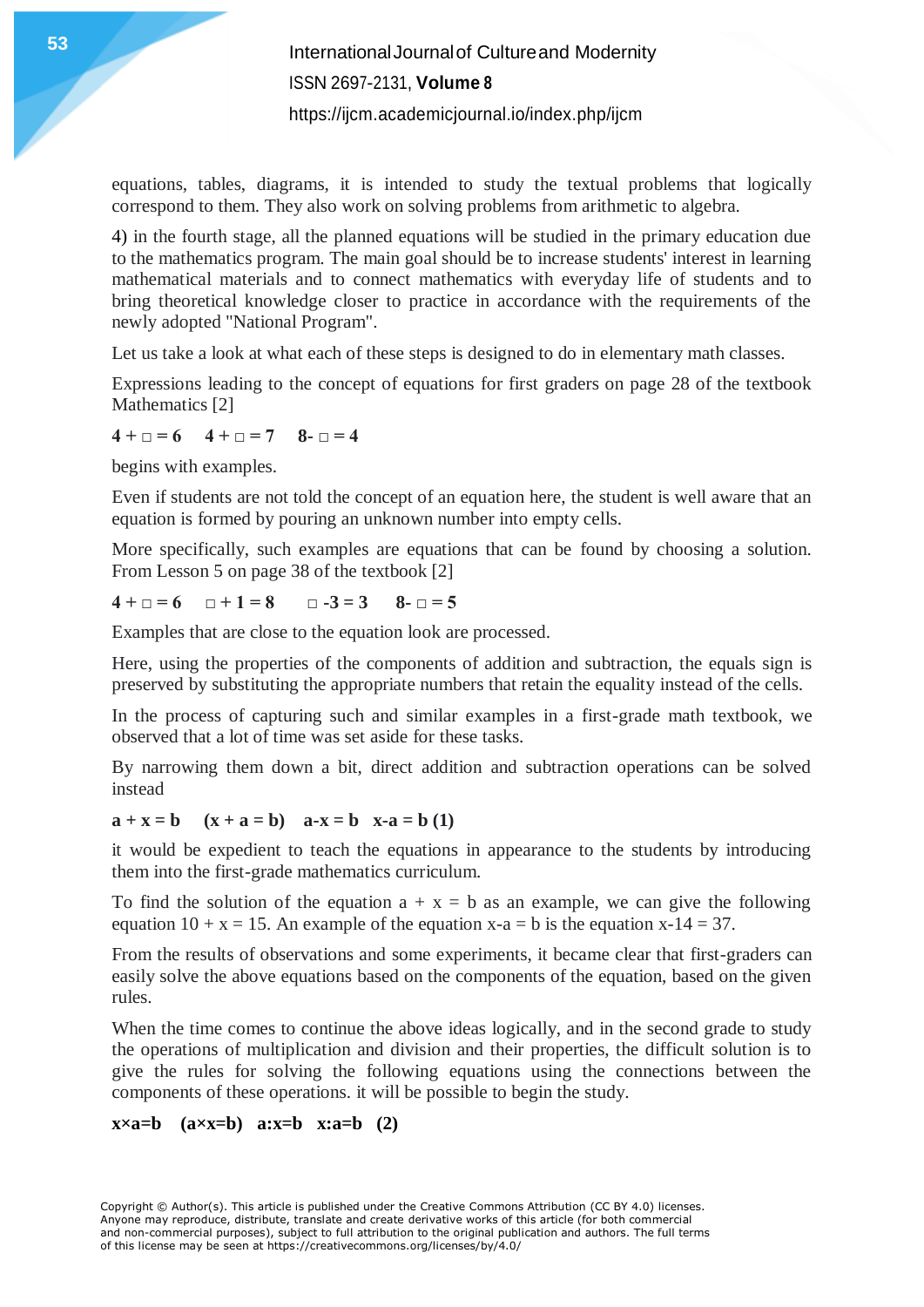It is known that each of the six equations in Figures (1) and (2) has its own rules to finding a solution.

Anyone who has read this in every elementary school knows this well.

Nevertheless, we give the solution rule for one of each of equations (1) and (2).

Before giving the rules, let us consider finding the solutions of the three equations (1) by looking at their uniqueness and in which sets they are defined.

1) Equations of the form  $a + x = b$  and  $x + a = b$  always have a natural solution without any restrictions when a and b are natural numbers, and this solution is unique.

2) we cannot say such general rules for the equations  $a-x = b$  and  $x-a = b$ . When a and b are arbitrary natural numbers, the solution of these equations may not be a natural number.

Therefore, the solution to this equation is based on the content and essence of the textual parable, we need to focus on what set of numbers the solution is sought from, and allow the students to understand the situation.

Our next work (2) is to look at each of the equations separately.

1) Let us proceed to the equations of the form  $x \times a = b$  and  $a \times x = b$ . When a and b are natural numbers, the solutions of these equations are natural numbers without any restrictions. In the first and second and even in the third grade, care must be taken when choosing equations whose solution is not a natural number, as well as textual problems whose solution requires an integer.

Because after going through the topic of fractional numbers, it is necessary to study equations whose solution consists of fractional numbers.

The solution of our next work is to look at the equations of the form  $x \div a = b$  and  $a \div x = b$ , which can be found using the operations of division and multiplication.

x:  $a = b$  the solution of this equation is found by the formula  $x = a \times b$ . When a and b are natural numbers, the solution of the equation is also a natural number, which is unique. a:  $x = b$  the solution of this equation is in the form  $x = b \div a$ , and even if a and b are natural numbers, the solution can be a fractional number without a natural number. When the teacher gives an example of an equation or finds a solution based on the content of the problem text, the solution is to solve the equations of the form  $x = b$ : a and avoid the situation where  $a = 0$ .

Because an equation of this kind has an infinite number of solutions.

But the solution of all the problems encountered in Gayot requires that the equations be of the same value.

In general, the solution to such problems would be to recommend that equations with twodigit numbers be studied in the second and third grades, and equations with three-digit numbers be studied in the third and fourth grades.

It would be expedient to teach equations given by multiplication and division operations from the end of the second and third grades and in the fourth grade, respectively, depending on their weight level and the number of arithmetic operations involved in them.

If we look at the equations given in the third and fourth grade math textbook, we can see that the equations given by one and two operations are given.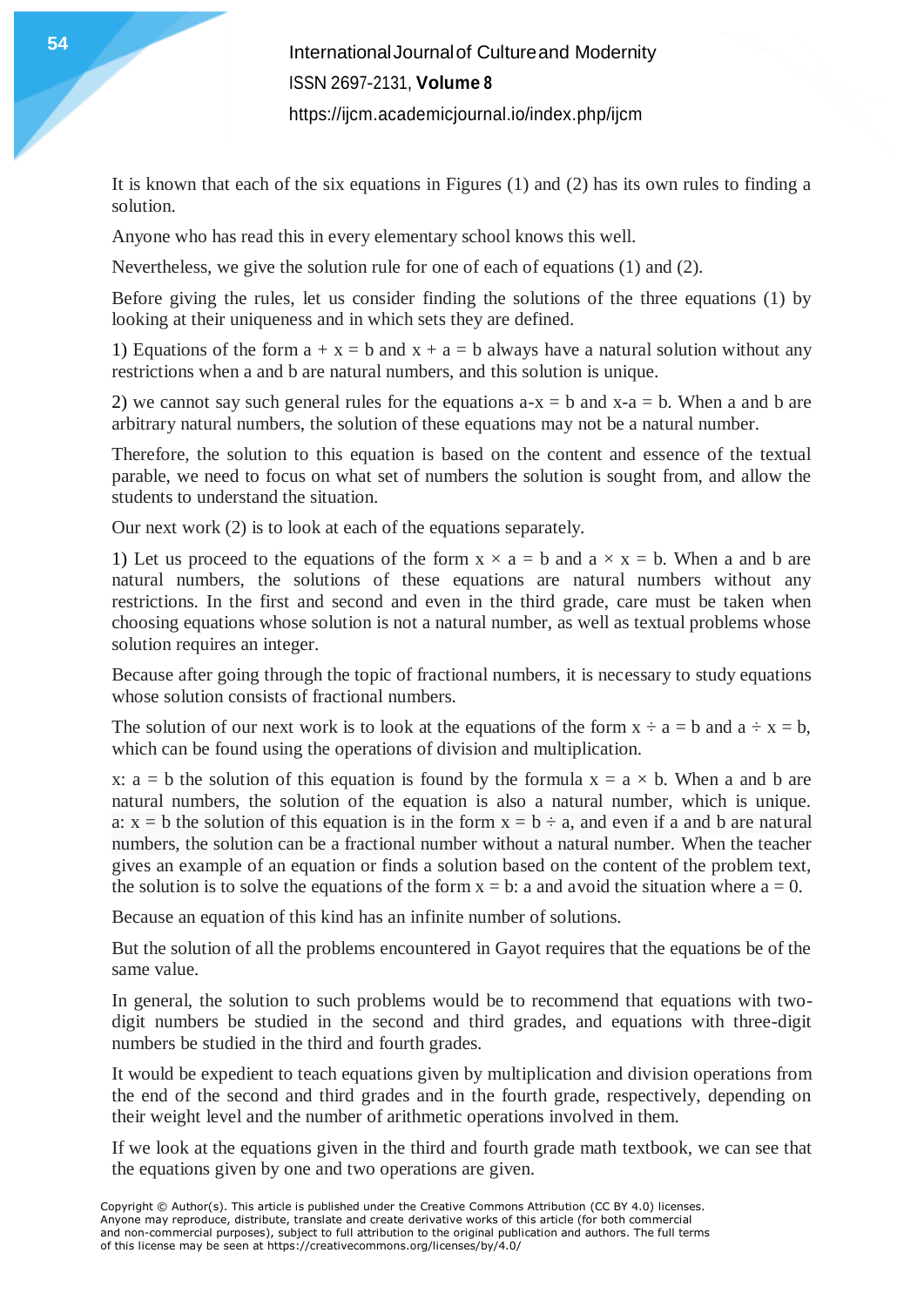**International Journal of Cultureand Modernity** ISSN 2697-2131, **Volume 8** <https://ijcm.academicjournal.io/index.php/ijcm>

Depending on the level of mathematical knowledge of the students, it is possible to include in the fourth grade mathematics textbook equations with three operations, in which case we think that only the numbers involved in the equation should not be too large.

Teaching primary students to solve textual problems requires some preparation.

The teacher should ensure that the teaching students to solve the problem from numerical and literal expressions to equations is a gradual process.

As our great Methodist scholars have said, follow the advice of '' Solving 1 example in 20 different ways is more beneficial to students than solving 20 examples in the same way ''.

In this case, a special problem is chosen so that the solution can be solved both arithmetically and algebraically, but to solve the problem arithmetically, additional-auxiliary concepts are selected. In this situation, the teacher, in collaboration with the students (using questions and answers), begins to look for other ways to solve the problem. Then the student sets the unknown number in the solution of the problem to x and finds the root of the equation. He also explains that it is easy to find the number we are looking for by solving the equation, and that solving the problem in this way is an algebraic method. Here is an example of this.

**EXAMPLE.** If a number and the part of 3/4 of it is 21, find out what that number itself is equal to.

From the content of the problem, it is clear that this problem can be solved in both arithmetic and algebraic methods.

If we try to solve the problem arithmetically, we will have to use the notion of a ratio that is not yet well mastered by primary school students.

Therefore, as mentioned above, if we denote the number sought to find the solution of this problem by x, then, depending on the condition of the problem,

$$
x + 3 / 4x = 21
$$

This equation is familiar to 3rd graders and can be easily solved:

$$
\frac{4x+3x}{4} = 21 \quad ; \quad \frac{7x}{4} = 21 \quad ; \quad 7x = 84 \quad ; \quad x = 84/7 \quad ; \quad x = 12
$$

When solving examples with numerical and literal expressions and equations, the teacher should give information about parentheses and explain the rules of their use.

The role of parentheses in mathematical calculations is great. With this in mind, we need to focus on prizenting assingments, designed to give students a better understanding of when and in what sequence to use small, medium, and big parentheses.

You will need to prepare for the publication of an article on the use of parentheses and their place in elementary school math lessons.

### **References**

1. Matematika sohasidagi ta'lim sifatini oshirish va ilmiy tadqiqotlarni rivojlantirish choratadbirlari to'g'risida. O'zbekiston Respublikasi Prezidentining 2020-yil 7-maydagi Pa-4708 sonli qarori.